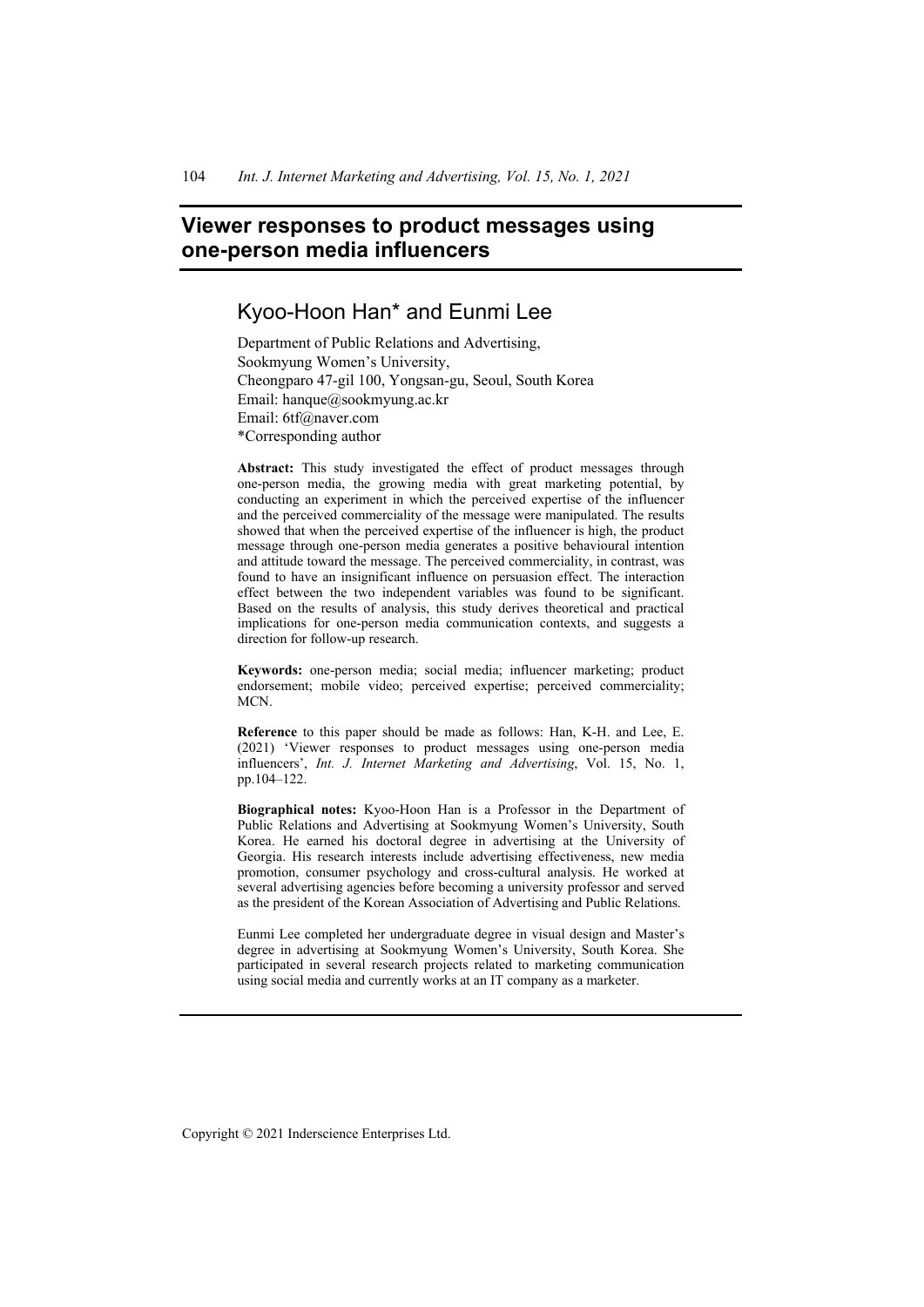### **1 Introduction**

Since the early 21st century, rapid increase in internet distribution rate and establishment of social media networks have changed the media environment at a fast pace. As a result, the online space has become more active than the offline space as a place of communication. Furthermore, the boundary between producers (transmitters) and consumers (receivers) has become blurred as users joining the online space have begun to produce information on their own. This indicates a paradigm shift regarding both the receiver's role and power and the production and distribution of information, which previously took place in the environment of traditional media, such as television, newspapers, magazines, and radio (Scott, 2017). Moreover, mobile media, which was distributed rapidly following the mid-1990s, experienced immense growth with the birth of smartphones in the 2000s. This was a great turning point in the media use and lifestyle of consumers (Bauer et al., 2005; Rowles, 2017).

Mobile media have advantages distinct from other media options in that they have a ubiquitous nature, which allows consumers to access information anytime and anywhere, and enable real-time interactions (Ström et al., 2014). Its distribution, typically with smartphones and tablet PCs, brought about numerous changes to our daily life. One of the most notable in recent years is the establishment of an environment in which consumers themselves can produce and consume diverse video contents through mobile media, the use of which is not constrained by time or place as traditional media environments are (Scott, 2017). At present, mobile media has surpassed its role as an assistive tool in video distribution environments and taken root as an independent and essential platform. Consequently, enterprises' interest in mobile video and expectations for its strategic usability are growing day by day (Rowles, 2017).

Rapid increase in the number of video platforms, such as YouTube, and the self-sustaining supply of constantly uploaded contents has accelerated the growth of the mobile video market. Notably, as a result of the increase in video consumption on mobile media, receivers' viewing behaviours have shifted toward consumption of short video contents in large quantity, ultimately forming a new ecosystem of contents centred on one-person creators (DMC Media, 2016). Creators of one-person media who have successfully established a personal brand began to gain popularity and influence close to that of pre-existing media as a group of fans by each field of contents formed. Under this circumstance, multi-channel networks (hereafter MCNs) have emerged in the online business domain to systematically manage one-person media broadcasting and creators (Hong and Jun, 2016; Koh and Youn, 2016). With the additional support from MCNs and the increased viewing of video contents distributed online or via mobile media, one-person media creators are rapidly surfacing as a notable phenomenon in the modern media environment, and as a group of new influencers whose social impact continues to expand (Yoo et al., 2018).

Despite the growth of the one-person media market, few existing studies empirically approach one-person media creators and their contents. Accordingly, research on the persuasive effects of messages from one-person media influencers are needed, as the interest of receivers in and popularity of one-person media are continuing to increase and enterprises are actively utilising social media to maximise their marketing effect. Specifically, based on the prediction that information source and message factors will influence the process of communicating product messages through one-person media,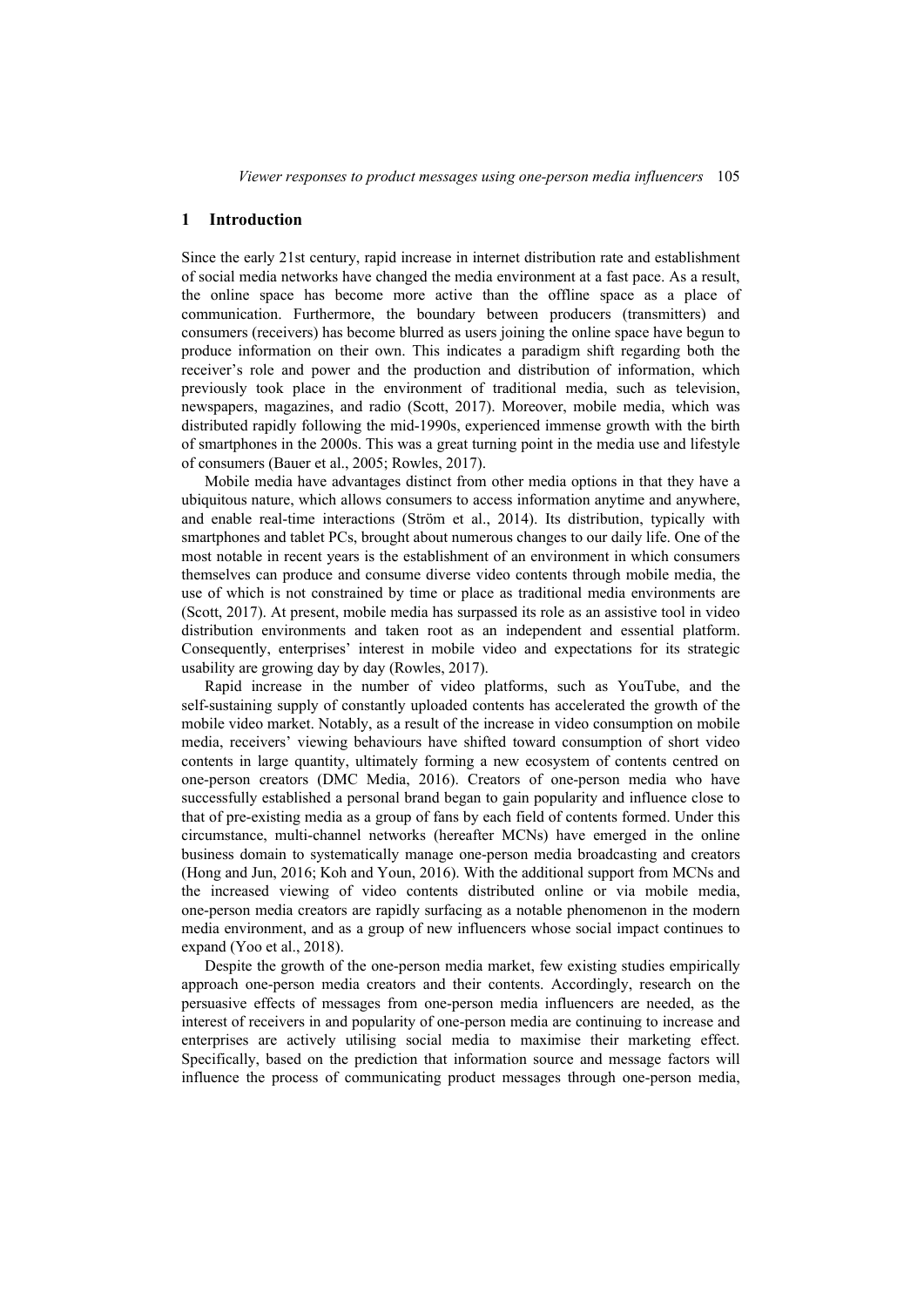this study investigated whether the perceived expertise of the influencer and the perceived commerciality of the message exert a significant influence on the receiver's attitude toward the message and behavioural intention. In doing so, the present study aims to provide helpful implications to enterprises seeking to use a new marketing channel and to analyse and understand consumer behaviours in the age of social media from a theoretical perspective.

### **2 Theoretical background**

### *2.1 Growth of one-person media and usability for marketing*

Unlike in the past, when consumers passively received contents from mass media, modern consumers independently produce and distribute contents to others. In addition, broadcast audiences are no longer constrained by the scheduling of broadcasting stations; instead, in the form of video on demand (VOD), they freely consume their desired programs at a convenient time according to their preferences and lifestyle. In particular, with the distribution of smartphones and the growth of mobile and social media, people began to watch videos frequently and share interesting or helpful videos with others. The mobile video market has grown even more rapidly in the age of long-term evolution (LTE), because the revolutionary improvements made to data transmission speed enable large volumes of video to be transmitted for a shorter amount of time. According to a survey, 58% of respondents reported watching videos on their smartphones every day, and 36% reported watching videos longer than five minutes every day (On Device Research, 2015).

These changes in media receiver behaviours also had a great effect on changes in the features of media contents: demand for new and intriguing contents and advancements in broadcasting communication technology led to the birth and prosperity of one-person media broadcasting. According to the survey report presented recently by Nasmedia (2019), 90.6% of the Korean respondents aged 10 to 39 have watched one-person media broadcasting, and the three most popular subjects of one-person media broadcasting watched by them were food, game (e-sports), and beauty (make-up). In addition, the growing trend of one-person media is becoming noticeable to the point that it threatens TV broadcasting. Given the rapid development of mobile technology and improved accessibility to contents, one-person media appears to have very promising prospects for the future (Mezzomedia, 2017).

As individual media creators develop their contents and expand their user base, a new ecosystem, which builds a fandom and creates profit of media, has formed. As the exportability and influence of one-person media creators' video contents increase through the use of YouTube, SNS such as Facebook and Instagram, and Internet broadcasting channels, the business value of one-person media contents increases as well. Accordingly, product promotion via one-person media video has surfaced as a major form of influencer marketing, surpassing the prior usability of power bloggers (Shon and Kim, 2017). A symbiotic structure was established wherein enterprises provide the environment for content production and distribution by offering an effective platform and visible or invisible compensation, and one-person media creators provide superior contents for users and bring in stable traffic based on the number of their followers (DMC Media, 2016).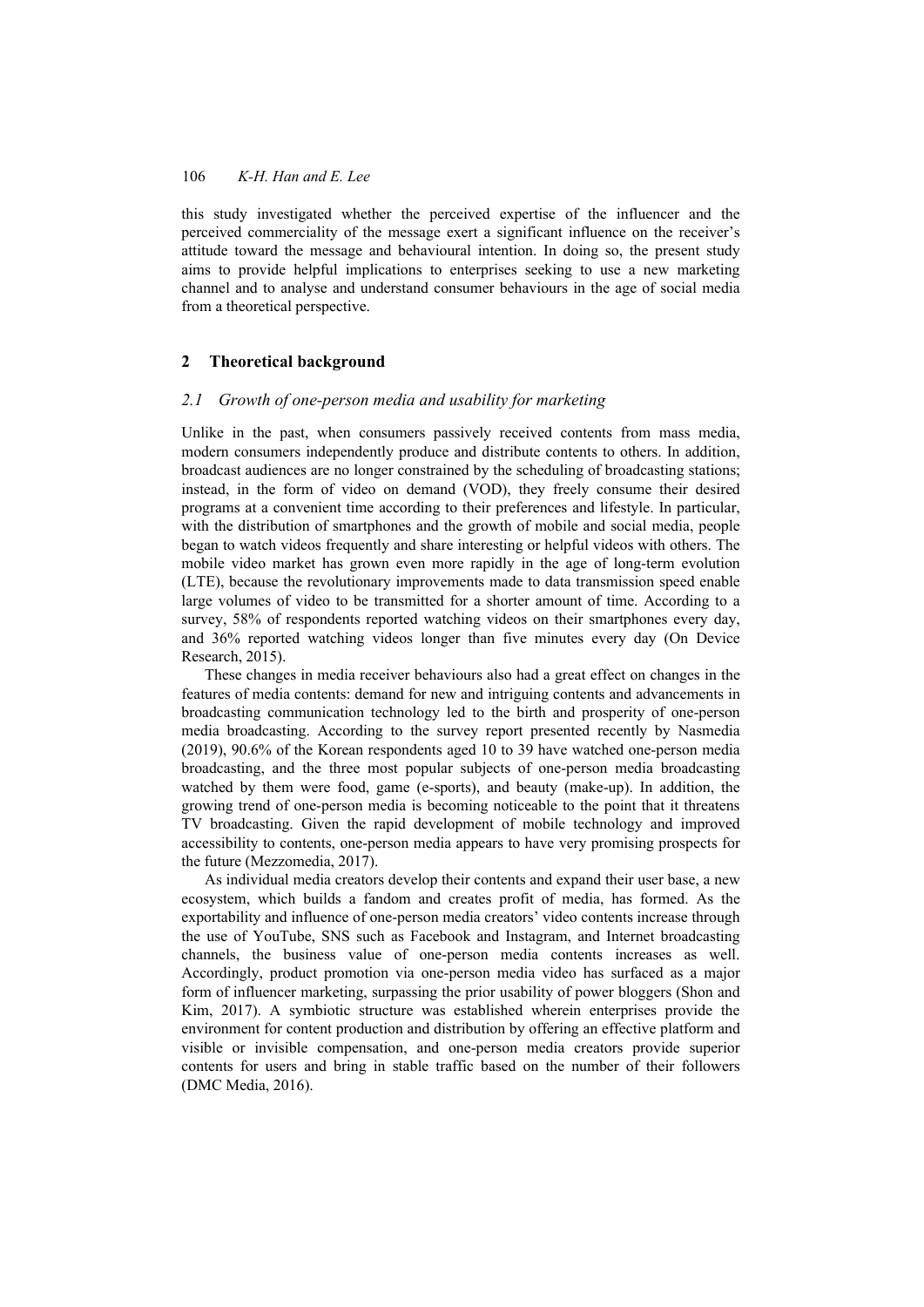Numerous enterprises now pay attention to the influence and domain expansion of one-person media creators because one-person media broadcasting offers the advantage of a low-cost marketing channel, and one-person media contents can help meet the desire and growing need for diverse contents consumable on mobile devices, since smartphones are widely used as personal media devices (Kim, 2017). One-person media contents are produced and distributed to receivers in many different ways according to the individual personality and attributes of the creator. The themes range widely from food to beauty, fashion, games, travelling, and so on. Thus, one-person media creators approach young people with fresh topics and a unique personality, and often gain huge popularity similar to that of celebrities in pre-existing media (Mezzomedia, 2017; Yoo et al., 2018).

#### *2.2 Review of previous studies on one-person media's effect*

Mini homepages and blogs, earlier forms of one-person media, began to grow in the early 2000s, and an academic approach to the phenomenon arose around the same time. However, most of these studies were concerned with the socio-cultural or user behaviour perspectives, such that few studies examined one-person media as a new channel of communication for marketing. This counterevidence suggests that one-person media were not commercially used much at that time. Starting in the mid-2000s, however, explorative studies related to commerciality began to be published. Moon (2005) examined the market usability and promotion strategies of digital media, including mini homepages and blogs; Jung (2006) analysed the profit structure and growth factors of blogs; and Chiang and Hsieh (2011) analysed the factors that affect motivation and selection in consumers who use blogs to obtain product information.

In the late 2000s, as research on blogs was published in many different fields of study, studies on the advertising effect of one-person media also emerged. For example, Choi (2009) conducted research on variables that affect the early acceptance of advertisements on one-person media. According to his research, media (mini homepage) involvement, attitude toward advertising in general, innovative tendency, and cognitive desire were found to exert a significant effect on the acceptance of mini homepage advertisements, whereas the length of internet use was found to exert an insignificant effect. Pal and Kapur (2010) surveyed the operational status and perception of enterprise blogs among employees from 55 companies in the US, Europe, and Asia, and identified anticipation that blog marketing would generate a positive image for enterprises and contribute to brand building. According to Hong and Jun (2016), who analysed the persuasive effect of branded contents provided by MCNs, suitability to the product, creator novelty, and semi-social interaction exerted a significant effect on the responses (intention to share, attitude toward the contents, purchase intention) of viewers who watched a one-person creator's advertisement video, and that the pattern of effect could change depending on the product category.

Although studies on one-person media have been conducted from an analytical perspective in various fields with the increase in interest in and use of one-person media a social phenomenon, few empirical studies relate to users' responses, and investigation on one-person media as the marketing platform remains highly inadequate. Furthermore, one-person creator videos provided through video platforms such as YouTube and Facebook Live are the most popular type of one-person media contents; however, few studies have attempted to test their marketing usability and effect. Therefore, it will be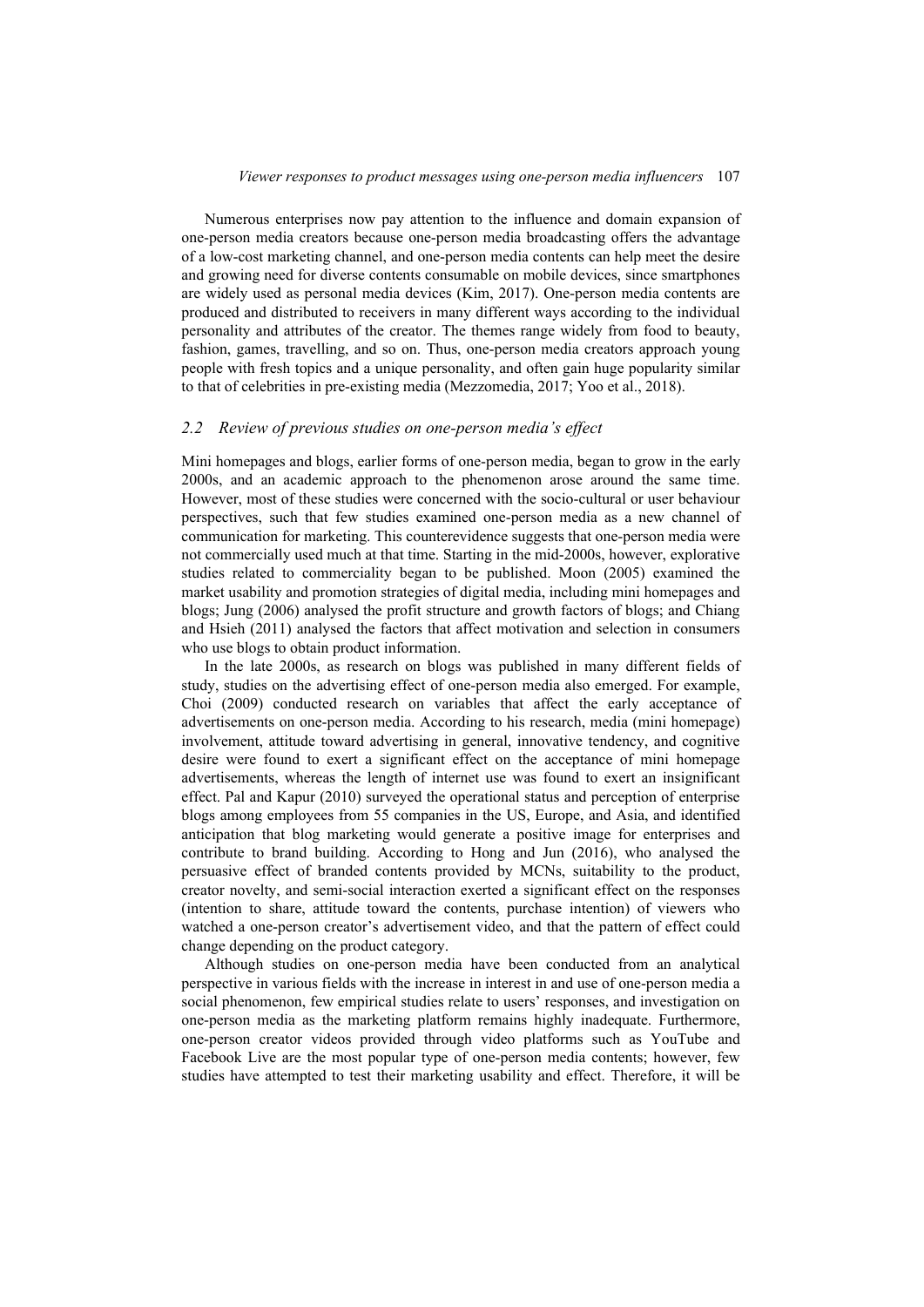valuable both academically and practically to derive implications from an analysis of factors influencing receivers' responses when one-person media broadcasting is used to promote products.

### *2.3 Effect of the perceived expertise of the information source*

One-person media creators' diverse personalities and distinguished contents have far-reaching power through word-of-mouth marketing in the social network environment. Underlying the growth of one-person media broadcasting was the creators' expanding role (content creator and communicator), which offered receivers a fresh stimulation not before seen in the pre-existing broadcasting structure (Kim, 2017). Therefore, creators as information sources can become influencers able to exert an even greater impact on the acceptance of contents than pre-existing media (Shon and Kim, 2017). In other words, the role of the information source that delivers the message can have a significant impact on the attitude of a receiver (Ohanian, 1990; Pornpitakpan, 2004). It is accordingly possible to postulate that the effect of the message will change based on the receiver's perception of the one-person media creator.

Studies on the attributes and persuasive effects of a spokesperson as an information source have been conducted actively in the field of communication and psychology. The most significant factors for categorising information sources include perceived expertise, trustworthiness, and attractiveness (Kahle and Homer, 1985; Ohanian, 1990). Of these, the present study considered perceived expertise to be an essential attribute of the oneperson media creator as an information source. This is based on the belief that a message deliverer's credibility largely determines the positive response of the receiver when a persuasive effect is intended by including product information or benefits in one-person media contents; and that expertise as a preceding condition affects the credibility of the one-person media creator as perceived by the receiver. In fact, the reason why enterprises progressively utilised blogs and power blogs run by individuals for blog marketing, which was very popular in recent years, is that they recognised the blogger's expertise to be the most important factor in their influence (Yun et al., 2012).

Hovland et al. (1953), who introduced the concept early in the study of communication, defined expertise as "the extent to which a communicator is perceived to be a source of valid assertion." This early definition is still used today. Notably, the concept of expertise as discussed in the process of persuasion refers not to the actual attribute of the information source, but to the perceived attribute as seen by the receivers. As this definition implies, the speaker's expertise as perceived by the receiver directly affects the credibility of the message (Eiser et al., 2009; Ohanian, 1990). Petty and Cacioppo (1981) also argued that the persuasive effect of a message varies based on the receiver's perception of the speaker's expertise. They considered that perceived expertise, in particular, is the factor affecting effective persuasion in the absence of the receiver's ability or motivation to process the message.

Consequently, perceived expertise is based on the receiver's conviction that the speaker of the message has professional knowledge in the relevant field and objectively delivers the necessary information by which to judge the product. Previous studies that surveyed the effect of perceived expertise confirm that the receiver's perception of the information source's expertise exerts a significant influence on persuasive effect. For example, Jun and Choi (2011) analysed consumer responses based on the characteristics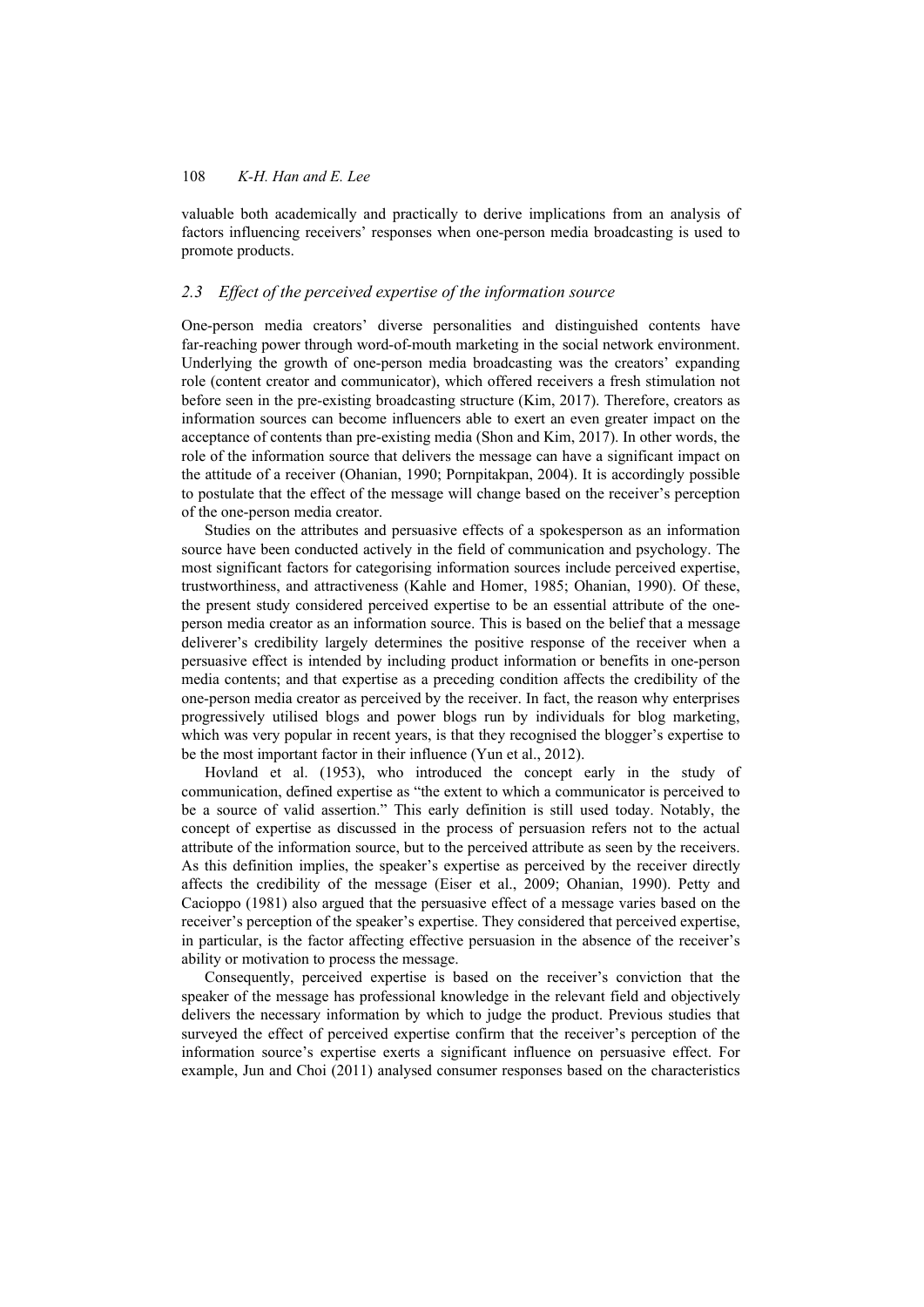of the information source in online blogs, and showed that highly perceived expertise in a blogger leads to a positive response from the receiver. In addition, Fink et al. (2004) confirmed that the perceived expertise of an athlete in an advertisement was a more influential factor than physical attractiveness on advertising effect.

Thus, previous studies on the effect of information source attributes demonstrate that highly perceived expertise in an information source generally leads to a higher persuasion effect. Based on this, the present study established the following hypotheses, under the postulation that the perceived expertise of the one-person media creator, the information source, will exert a positive influence on communication effect.

- Hypothesis 1a A high level of perceived expertise in a one-person media influencer delivering a product message will positively affect the receiver's attitude toward the message.
- Hypothesis 1b A high level of perceived in a one-person media influencer delivering a product message will positively affect the receiver's behavioural intention.

### *2.4 Effect of the perceived commerciality of the message*

Due to the rapid increase in market growth and the number of one-person media users (both creators and viewers), the marketing usability of one-person media is also increasing. The business strategy that seeks to utilise a media hub with heavy consumer traffic has naturally increased the interest of enterprises in one-person media and their potential utility value. Accordingly, more and more enterprises view one-person media creators as new influencers, and try to utilise them as 'covert' product endorsers. This phenomenon is a result of the expectation that recommendation by a third party will offer a higher and more cost-effective persuasion effect because it is more reliable than unilateral product messages such as advertisements. The phenomenon can be seen in many previous cases that used power blogs for marketing (Soh, 2012; Scott, 2017).

In some cases, however, creators of one-person media channels (such as personal blogs) used for marketing were paid by the enterprise to provide only advantageous information and hide disadvantageous information, causing harm to multiple unidentified individuals. This phenomenon raised ethical issues about the truthfulness of bloggers (Ko, 2011); it also implies the normative social perception that personal channels on social media must make their commerciality public to receivers, and similarly that hiding commercial intention is an ethical violation committed by both the enterprise and the information source. This in turn implies the general expectation that a receiver's perception of the information source's commercial intention will exert a negative effect on persuasion.

In this light, the truthfulness perceived by the receiver in the information source's message can be a crucial factor affecting the credibility and acceptability of the message. Although the creator who provides and takes responsibility for the contents is indeed important as a factor in the credibility of the information from the contents or review (Pornpitakpan, 2004), how the receiver perceives the messages is important with respect to whether the message is based on personal experience or belief, expertise, or compensation such as commercial sponsorship. The receiver's perception – that is, how the receiver perceives the commercial intention of the enterprise underlying the message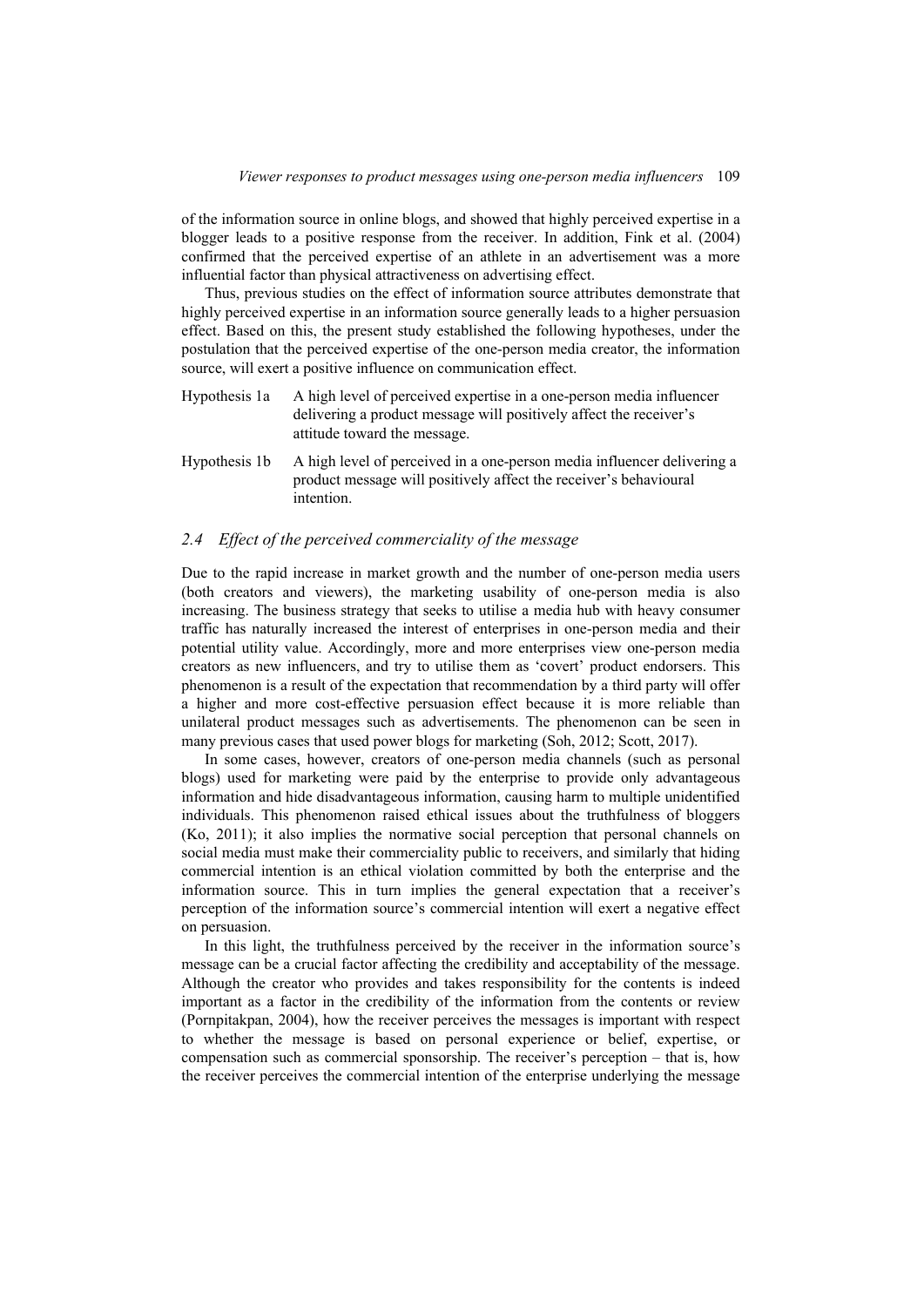given by the information source – can be a significant factor influencing both the credibility of the information source and the persuasive effect of the message.

Prior studies on communication effect based on perception of commercial intention have been conducted mainly in the form of analysis of how the truthfulness of the model endorsing a product in an advertisement affects the responses of the receivers. Among these studies, a notable empirical study was conducted by Han and Tinkham (2007). Based on the attribution theory, they investigated how receiver behaviour changed depending on the attribution type: whether the receiver attributed the intention of the model in the testimonial advertisement to the model's conviction in the product's value (dispositional attribution) or to the commercial compensation (situational attribution). The results of the analysis showed that the advertising model's intention to endorse the product was highly attributed to situation even in testimonial advertisements, but this situational attribution did not exert any negative influence on advertising effect. This finding indicates that perception of the communicator's commercial intention does not necessarily generate negative attitudes in the context of advertising, in which everyone is aware of the commerciality.

The persuasion knowledge model is another useful theoretical framework to explain the influence on communication effect of the receiver's perception about commercial intention of the communicator. According to this model, when a receiver (target) comes across a message and perceives the information source (agent)'s communication intention to be intentional or manipulative – that is, when the receiver has a high level of persuasion knowledge – the communicator's persuasion effect is expected to decrease (Friestad and Wright, 1994). This relationship has been shown in communication effect studies applying the persuasion knowledge model. For example, commercial or impure intention perceived by the receiver was found to exert a negative effect on the receiver's attitude, according to Aguirre-Rodriguez (2013), who discovered that the receiver's persuasion knowledge influences the scarcity appeal effect, and to Kim (2005) who analysed the effect of public service campaigns with respect to persuasion knowledge.

With regard to the one-person media environment, in which – unlike advertising – most contents are communicated in a non-commercial context, there is almost no research concerning the persuasion effect generated by perception of commercial intention. Nevertheless, based on the aforementioned theories and the findings of previous studies, it is possible to predict that persuasion effect will manifest differently depending on the receiver's perception of commercial intention, even in the one-person media context. Accordingly, the present study established the following hypotheses.

- Hypothesis 2a A high level of perceived commerciality in the product message of a one-person media influencer will negatively affect the receiver's attitude toward the message.
- Hypothesis 2b A high level of perceived commerciality in the product message of a one-person media influencer will negatively affect the receiver's behavioural intention.

In addition, the two independent variables, perceived expertise and perceived commerciality, are expected to have an interaction effect aside from the main effects on the dependent variable. This is based on the assumption that both the message factor and the attribute factor of the information source, the one-person media creator, can influence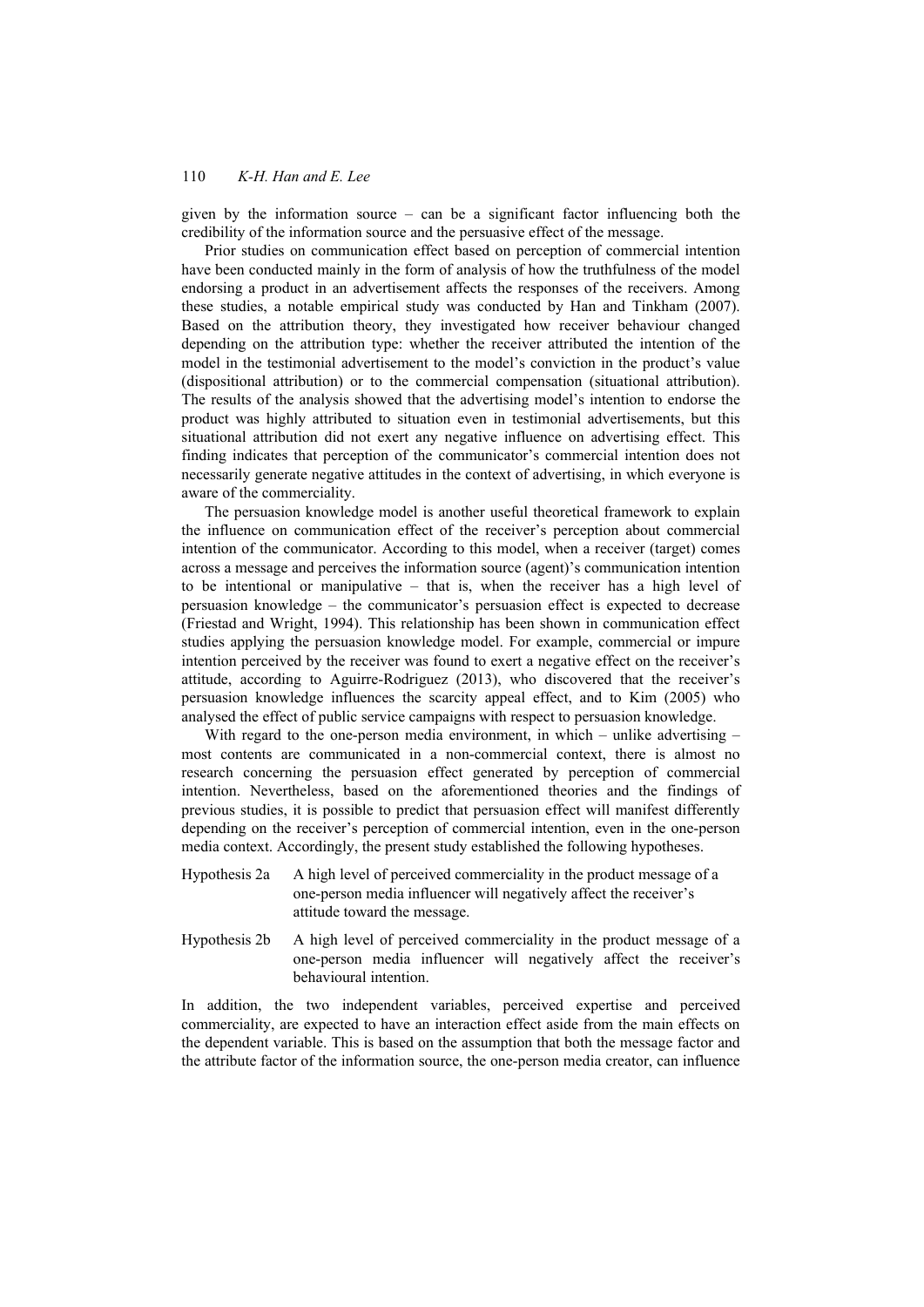the receiver's attitude toward message and behavioural intention in an interrelated context. In fact, Cho (2011) discovered that receivers demonstrated a tendency to interpret the same message differently depending on information source type (expert or non-expert) and commerciality. With regards to how these two variables interact and influence persuasion effect, however, it is difficult to predict the specific directionality based on previous theories and study findings. Thus, the present study established the following non-directional hypotheses and examined the pattern in detail based on the analysis results.

- Hypothesis 3a When a one-person media influencer communicates a message, the perceived expertise and perceived commerciality will demonstrate a significant interaction effect on the receiver's attitude toward the message.
- Hypothesis 3b When a one-person media influencer communicates a message, the perceived expertise and perceived commerciality will demonstrate a significant interaction effect on the receiver's behavioural intention.

### **3 Method**

### *3.1 Sample design*

The present study selected women in their 20s who reside in South Korea as subjects of the experiment. Nationality, gender, and age group were limited not only for convenient sampling, but also to ensure strong homogeneity of the sample group, which enables the researcher to select a one-person media topic with actual viewers in mind and to minimise the possibility of other influence from personal factors of the respondents as extraneous variables. Additionally, according to a report by Statista (2018) of all age groups, people between the ages of 18 and 29 have smartphones the most and use their smartphones for the longest time on a daily basis. Therefore, this study predicted that consumers in their 20s would watch one-person media broadcasts more frequently than other age groups.

A total of 240 subjects participated in this study. The participants received a text message with a survey link and took part in the experiment using their smartphones. Subjects were randomly divided into four groups varying in the level of perceived expertise and perceived commerciality. From the collected responses, a total of 157 were used for the statistical analysis, after exclusion of 22 incomplete or insincere responses, 29 responses with no experience of watching one-person media broadcasts, and 32 responses that greatly conflicted with the experiment manipulation. The number of responses used for final analysis was 34 (21.5%) in Group A (high expertise/high commerciality), 37 (23.4%) in Group B (high expertise/low commerciality), 42 (26.6%) in Group C (low expertise/high commerciality), and 45 (28.5%) in Group D (low expertise/low commerciality). The age of the respondents in the final sample ranged from 20 to 28, with an average age of 23.1. The majority of respondents (37, 23.6%) watched 1–2 hours of one-person media daily, followed by 10–30 minutes (32 respondents, 20.4%) and less than 10 minutes (25 respondents, 15.9%).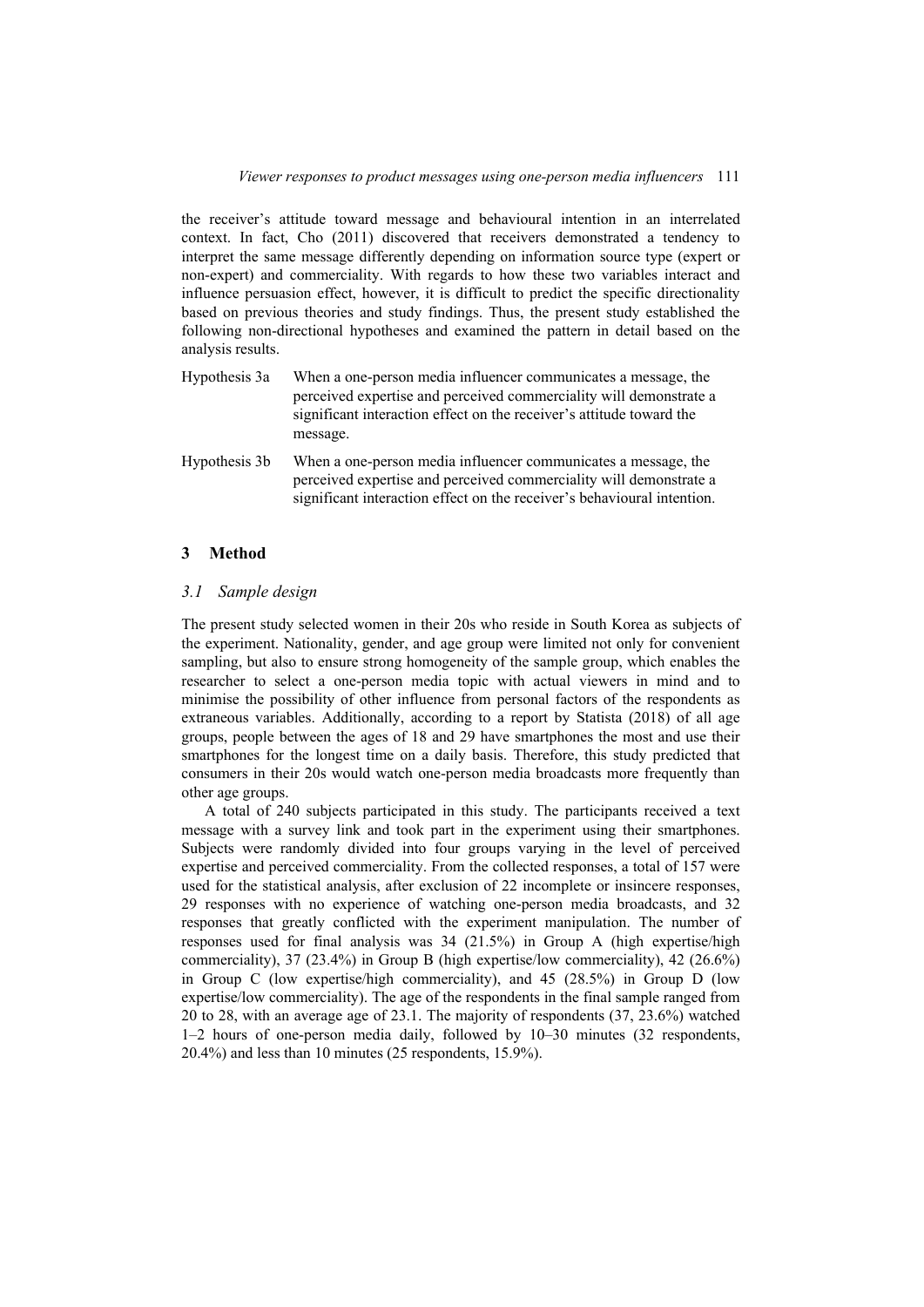### *3.2 Experiment design*

The present study selected the experimental method to gain sufficient validity in analysing the effect of each independent variable. Under each hypothesis, this study employed the  $2 \times 2$  factorial design based on the level of the independent variables: perceived expertise of the influencer, and perceived commerciality of the message. Cosmetics were selected as the product category to be introduced through the one-person media in the experiment. This is because cosmetic products are generally highinvolvement products for women in their 20s, the subjects of this study (Brisoux and Cheron, 1990), and it was expected that the degree of product involvement could be easily controlled. Cosmetic products were additionally considered to be highly practical and suitable because topics related to beauty, particularly women's makeup, are abundant in one-person media contents (Nam and Park, 2017). Since one-person media broadcasts are often watched on mobile media, this environment was recreated in the experiment by asking the respondents to watch the video on their smartphone or tablet PC for a certain amount of time prior to filling in the questionnaire.

### *3.3 Experimental video production*

Because four experimental groups – perceived expertise (high/low)  $\times$  perceived commerciality (high/low) – were needed to test the hypotheses, it was necessary to produce four one-person media videos as stimuli. A woman in her 20s, who belongs to the same demographic group as the target subjects of this study, was recruited to act as one-person media broadcast creator and information source of the product message. This woman is a makeup expert, and has experience creating her own YouTube videos. Similar to other beauty contents circulating on the Internet, the contents of the experimental videos included a demonstration of nude and colorful makeup and introduction of cosmetic products. To control the possibility of influence by extraneous variables other than the different elements in the four experiment videos, this study standardised the product introduction process, the video background, the structure of comments, the background music, and the running time (75 seconds). The experimental videos were uploaded to YouTube, the most popular video site with the most one-person media video contents. Some images captured from the experimental videos are presented in Appendix.

### *3.4 Operational definitions of variables*

The first independent variable, perceived expertise, was manipulated in this experiment. Specifically, based on Jeon (2016)'s study, which manipulated the expertise of the information source based on work experience, this study differentiated the video introduction screens by selectively showing the creator's work experience, allowing the subjects in different groups to perceive her makeup expertise differently. The high-expertise videos displayed the caption '9 years of experience' inserted next to the title 'Makeup Artist'; the low-expertise video did not display any caption regarding work experience. To test the success of the experimental manipulation, separate items were included in the questionnaire to check whether the subjects perceived the influencer's expertise as the researchers intended. Based on the scales suggested by Ohanian (1990)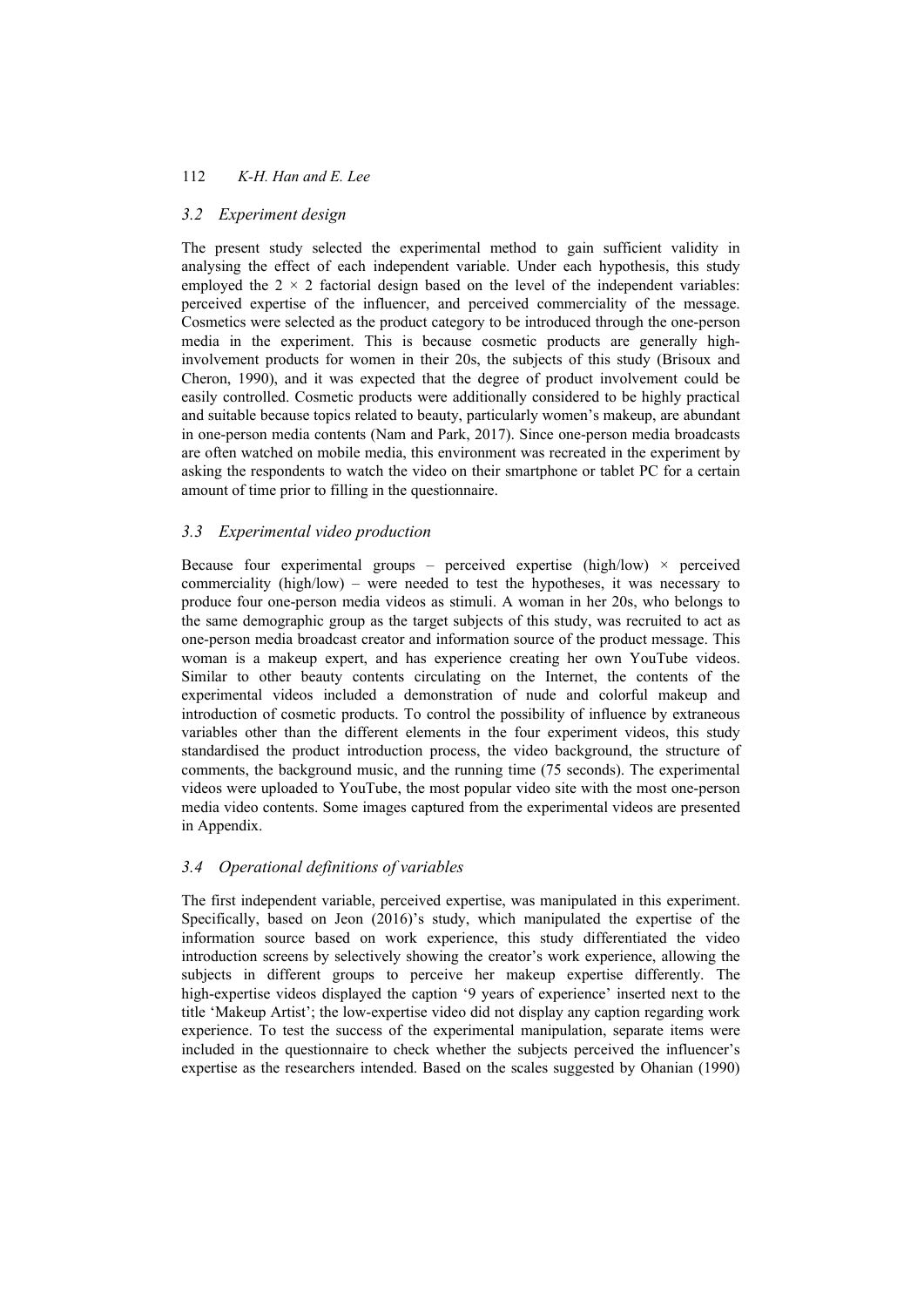and Roberts (2010), five items were extracted and revised to fit the present study and measured using a 7-point Likert scale (see Table 1 for details).

The second independent variable, perceived commerciality, was also manipulated in the experimental videos. As in the case of perceived expertise, the study differentiated the subjects' perception by selectively inserting a caption. Specifically, the highcommerciality videos showed the caption "All products in this video were sponsored," whereas the low-commerciality video showed no caption. This was based on the likelihood that receivers will presume an influencer is delivering a message for commercial compensation when they recognise that the product in the video is a sponsored product. Likewise, where no caption is given regarding sponsorship, receivers are likely to perceive the message as the product of the influencer's actual experience or professional knowledge. To test the success of the experimental manipulation, the two following items were included in the questionnaire: "The woman in the video is explaining the effect of the product based on her belief" and "The woman in the video is explaining the effect of the product based on the sponsorship or the request of the cosmetic manufacturer." In addition, the high-commerciality group was asked whether they noticed the displayed caption about sponsorship while watching the video.

| Variable                          | Measurement items                                                                         | Cronbach's alpha |
|-----------------------------------|-------------------------------------------------------------------------------------------|------------------|
| Perceived<br>expertise            | The woman in the video has a high degree of expertise in<br>the field of makeup.          | .930             |
|                                   | The woman in the video has a great deal of experience with<br>the field of makeup.        |                  |
|                                   | The woman in the video has much knowledge in the field of<br>makeup.                      |                  |
|                                   | The woman in the video appears to have skills related to<br>makeup.                       |                  |
|                                   | The woman in the video appears to be credible.                                            |                  |
| Attitude<br>toward the<br>message | The content introduced in the video is trustworthy.                                       | .858             |
|                                   | The content introduced in the video is useful.                                            |                  |
|                                   | The content introduced in the video is interesting.                                       |                  |
|                                   | The effect of the product seems to be great.                                              |                  |
| <b>Behavioural</b><br>intention   | I am willing to buy the product introduced in the video.                                  | .846             |
|                                   | I am willing to recommend the product introduced in the<br>video to others.               |                  |
|                                   | I am willing to search for more information about the<br>product introduced in the video. |                  |

**Table 1** Reliability test results of measurement items on each variable

The dependent variable of attitude toward the message was measured by four items using a 7-point Likert scale, based on a revision of the scale used by Hallahan (1999) to fit the present study's experimental situation. The other dependent variable, behavioural intention, was measured by three items using a 7-point Likert scale (see Table 1 for details). To measure product involvement level as a way of controlling the influence of potential exogenous variables, the following three statements were included in the questionnaire: "Colourful makeup products are important to me," "Colourful makeup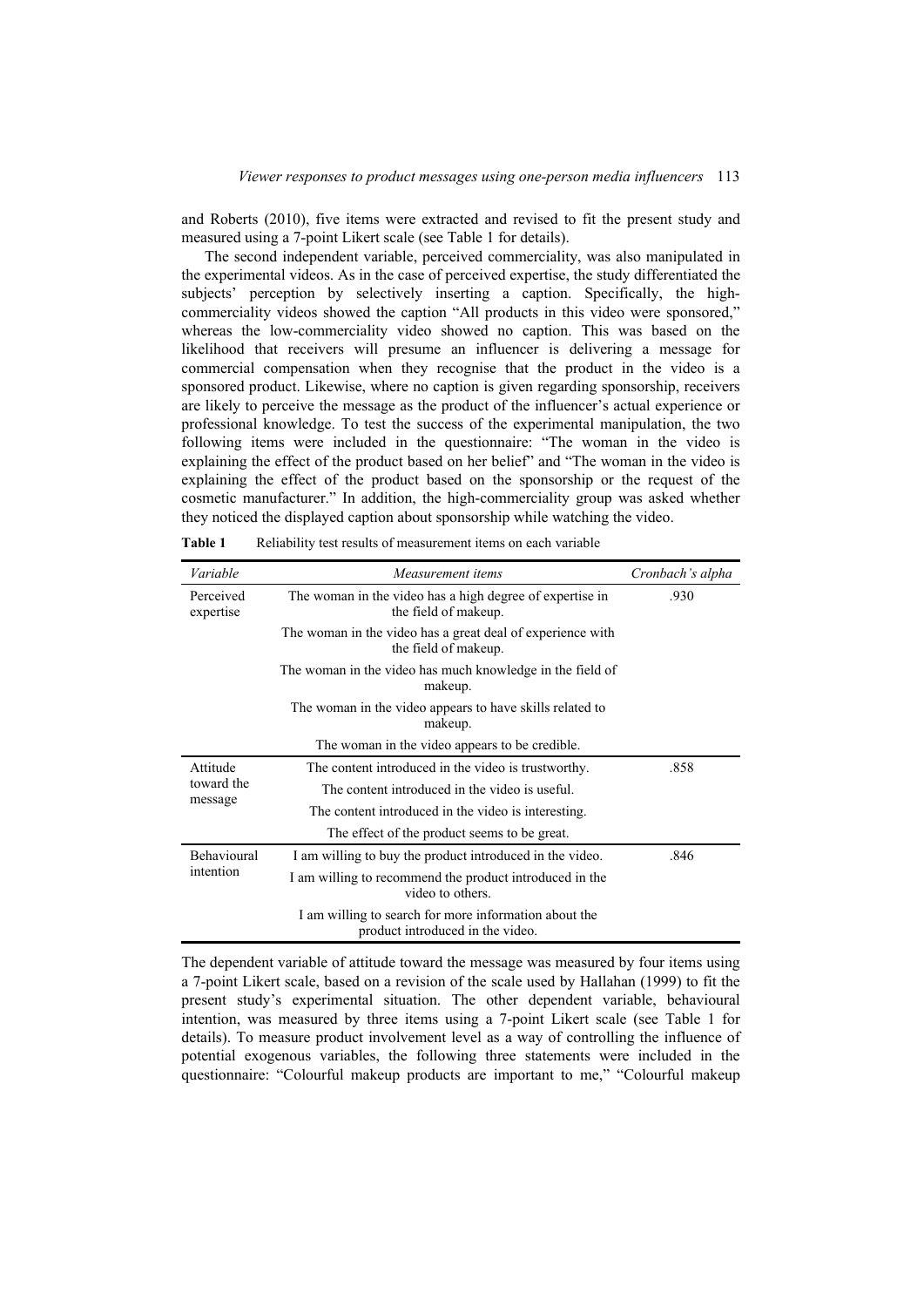products are relevant to me," and "Colourful makeup products are a great interest of mine."

To evaluate the goodness of fit and internal consistency of the aforementioned statements, reliability was analysed using the collected data. Cronbach's alpha was found to be .930 for perceived expertise, .858 for attitude toward the message, and .846 for behavioural intention, all high scores exceeding .8. Based on this result, multiple statements used for the measurement were found to have adequate reliability (see Table 1).

### **4 Results**

### *4.1 Test of experimental manipulation*

Basic analysis was performed to test whether the experimental manipulation of the perceived expertise (high/low) of the one-person media creator and the perceived commerciality (high/low) of the message functioned as intended. First, after calculating the average value of the five measurements of perceived expertise, 32 responses that deviated from the intent of the manipulation were excluded from analysis. The result of an independent samples t-test on the final sample showed a significant difference in the perceived expertise level between the two groups; the average value of the high expertise group was 5.046 and the average value of the low expertise group 2.405 ( $t = 20.569$ ,  $p < .001$ ).

To check the responses to the perceived commerciality, the subjects were given two statements – whether the product endorsement by the woman in the video was based on her own conviction, or whether it was based on the enterprise's sponsorship or request – to measure perceived commerciality, and the average of each was compared. The result of an independent samples t-test showed that the average score indicating that the endorsement was based on personal conviction was higher in the low-commerciality group  $(M_{high} = 2.44, M_{low} = 4.79; t = -12.142, p < .001)$ , whereas the average score indicating that the endorsement was based on the enterprise's sponsorship or request was higher in the high-commerciality group  $(M_{high} = 5.36, M_{low} = 2.32; t = 20.255,$  $p < .001$ ). The difference in these groups was also statistically significant, confirming that the experimental manipulation was successful.

#### *4.2 Test of hypotheses*

To simultaneously test the three hypotheses, product involvement was processed as a covariate and MANCOVA was performed. The results of the analysis showed that perceived expertise exerted a significant effect on both dependent variables (attitude toward the message and behavioural intention), whereas perceived commerciality exerted a significant effect only on attitude toward the message. In addition, interaction effect between the two independent variables was significant on both attitude toward the message and behavioural intention (see Table 2).

The results of a t-test on each independent variable for in-depth analysis showed a statistically significant difference in the average score between the two groups. As shown in Table 3, the group with a higher degree of perceived expertise demonstrated a more positive attitude toward the message  $(t = 14.322, p < .001)$  and more positive behavioural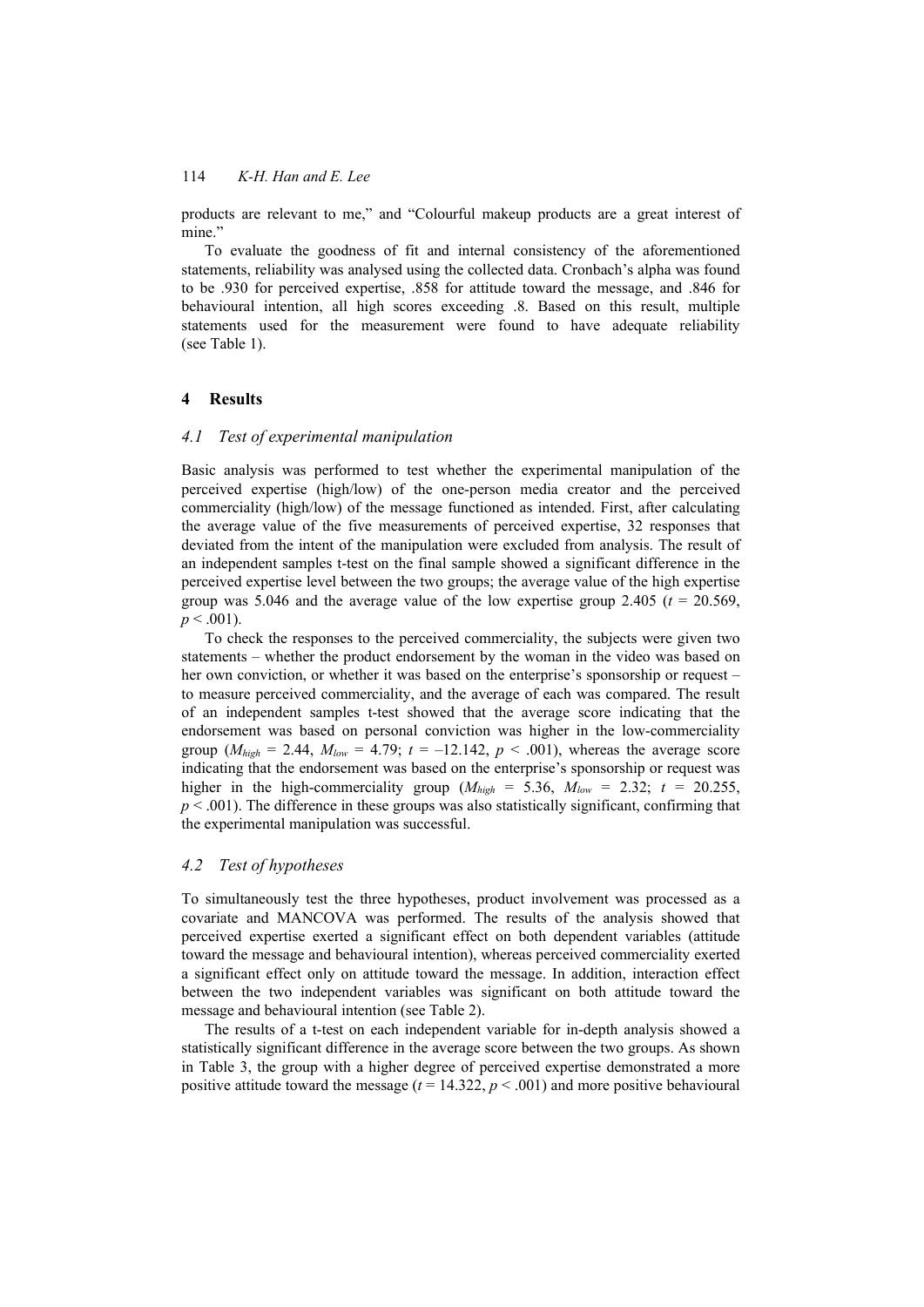intention  $(t = 12.124, p < .001)$  than the group with a lower degree of perceived expertise. In contrast, the result of a t-test on perceived commerciality showed no significant difference between the groups for either attitude toward the message  $(t = 1.518, p = ns)$ and behavioural intention  $(t = -1.118, p = \text{ns})$ , as shown in Table 4. The results of MANCOVA confirmed its significant influence on attitude toward the message, but when equality of variance is postulated, a slightly different result is demonstrated with regard to significance determination. Nevertheless, with regard to the persuasion effect of a product message through one-person media, perceived expertise was shown to be a more influential factor than perceived commerciality.

| Dependent<br>variable | Independent variables       | Sum of<br>squares | df | Mean<br>square | F       | Sig. |
|-----------------------|-----------------------------|-------------------|----|----------------|---------|------|
| Attitude toward       | Perceived expertise (A)     | 157.168           |    | 157.168        | 242.179 | .000 |
| the message           | Perceived commerciality (B) | 2.930             |    | 2.930          | 4.515   | .035 |
|                       | AxB (interaction effect)    | 10.511            |    | 10.511         | 16.197  | .000 |
| <b>Behavioural</b>    | Perceived expertise (A)     | 151.343           |    | 151.343        | 166.023 | .000 |
| intention             | Perceived commerciality (B) | 3.001             |    | 3.001          | 3.291   | .072 |
|                       | AxB (interaction effect)    | 6.841             |    | 6.841          | 7.505   | .007 |

**Table 2** MANCOVA results of main effect and interaction effect of independent variables

| <b>Table 3</b> | t-test results of the effect of perceived expertise |  |
|----------------|-----------------------------------------------------|--|
|----------------|-----------------------------------------------------|--|

| Dependent variable  | <i>Experimental group</i> | N  | Mean  | SD    |        | Sig. |
|---------------------|---------------------------|----|-------|-------|--------|------|
| Attitude toward the | High expertise            | 70 | 4.809 | 1.016 | 14.322 | .000 |
| message             | Low expertise             | 87 | 2.728 | .739  |        |      |
| Behavioural         | High expertise            | 70 | 4.238 | 1.260 | 12.124 | .000 |
| intention           | Low expertise             | 87 | 2.215 | .670  |        |      |

**Table 4** t-test results of the effect of perceived commerciality

| Dependent variable  | <i>Experimental group</i> | N  | Mean  | SD    |          | Sig. |
|---------------------|---------------------------|----|-------|-------|----------|------|
| Attitude toward the | High commerciality        | 75 | 3.822 | 1.102 | 1.518    | .131 |
| message             | Low commerciality         | 82 | 3.500 | 1.538 |          |      |
| <b>Behavioural</b>  | High commerciality        | 75 | 2.987 | 1.310 | $-1.118$ | .265 |
| intention           | Low commerciality         | 82 | 3.236 | 1.481 |          |      |

The two independent variables, which were shown to have statistical significance according to the MANCOVA results, also showed an interaction effect between them. As illustrated in Figure 1 and Figure 2, when the degree of perceived expertise is high, attitude toward the message and behavioural intention receive more positive responses only if perceived commerciality is low, whereas when the degree of perceived expertise is low, a more positive persuasion effect is demonstrated when the degree of perceived commerciality is high.

According to the above analysis, Hypothesis 1, regarding the main effect of perceived expertise, and Hypothesis 3, regarding the interaction effect between the two independent variables, were fully supported; Hypothesis 2, regarding the main effect of perceived commerciality, was partially supported.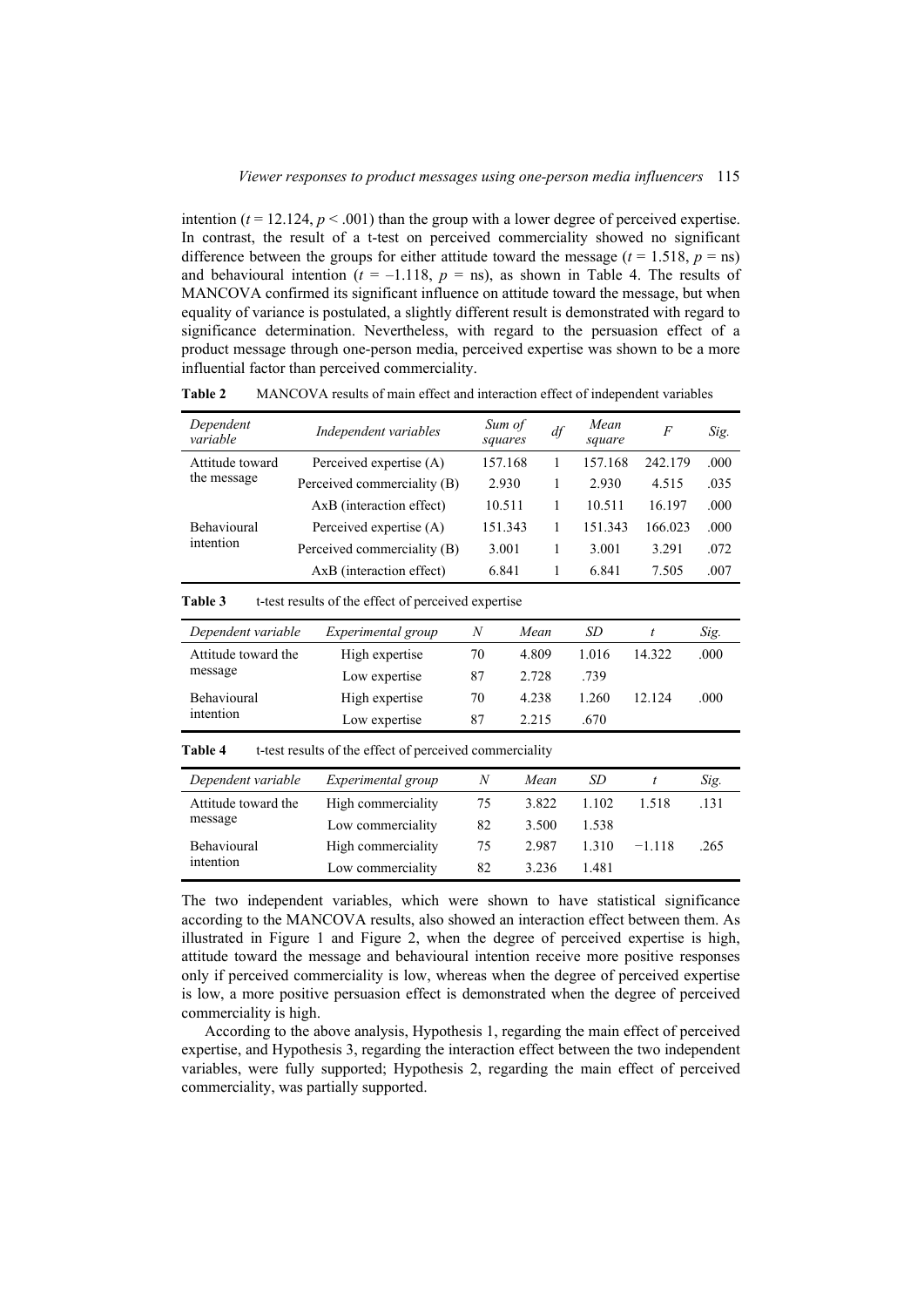



**Figure 2** Interaction effect of the two independent variables on behavioural intention



### **5 Conclusions and discussion**

### *5.1 Summary of findings and implications*

The old paradigm of information and media, characterised by unilateral delivery of information and passive reception on the part of the consumer, has advanced into an age that allows consumers to participate actively and exert great influence in the process of information production and distribution. This change in environment provided the opportunity for development of one-person media and vitalisation of the video content market. Enterprises also have begun to pay great attention to this new and promising communication channel and are gradually increasing their attempts to strategically utilise one-person media for marketing communication. Such a phenomenon also implies the demand for new academic perspectives and expansion of the research scope. In other words, because the success of one-person media indicates the shifts from mass media to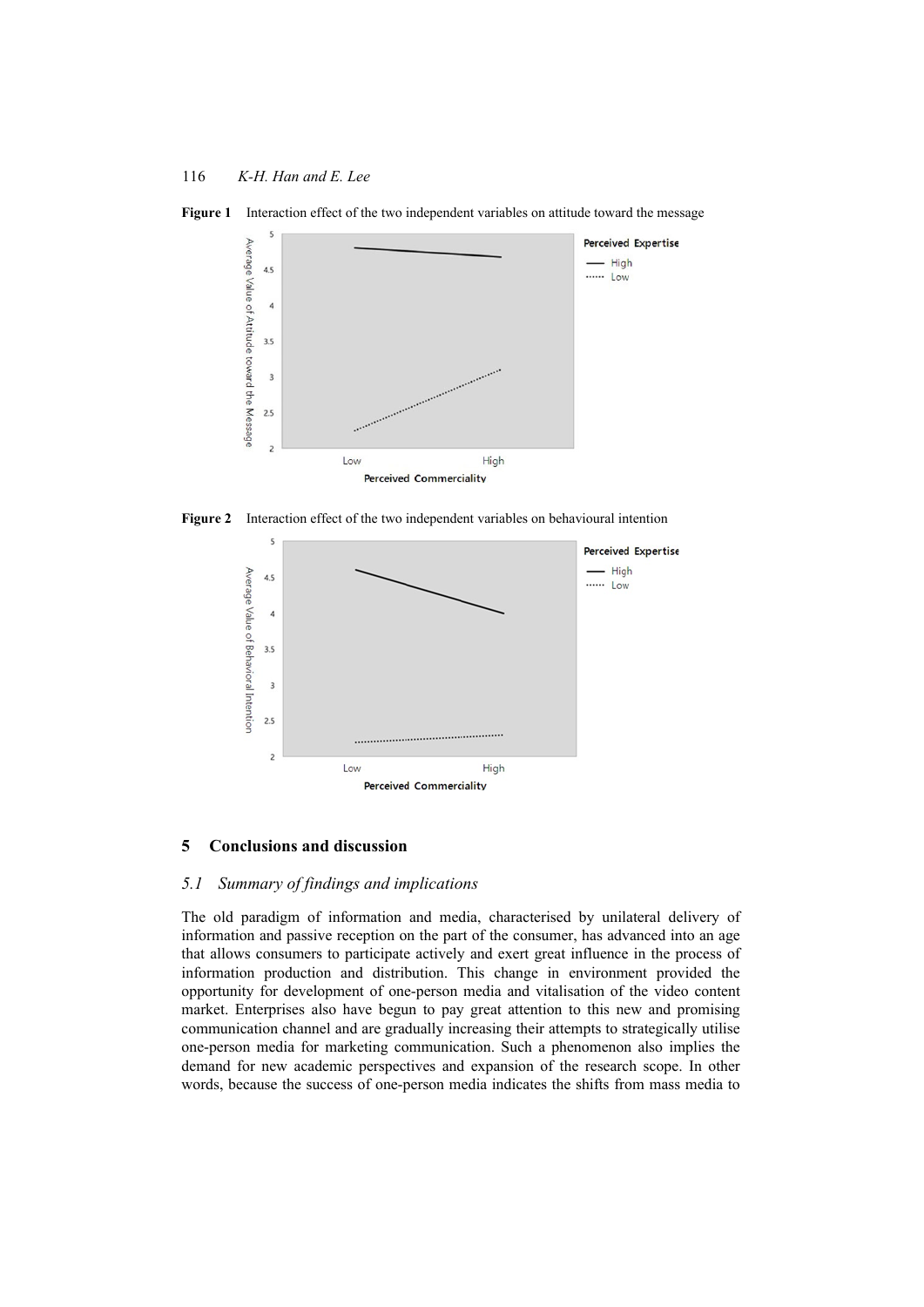niche media, from enterprises' voices to consumers' voices, from limited to diverse and exhaustive information, it is essential to conduct in-depth and multilateral research from both theoretical and practical perspectives. Against this background, the present study selected a topic that has not yet received adequate academic attention and analysed the communication effect of and factors influencing the effect of product messages in one-person media videos. The main findings and implications are as follows.

First, the perceived expertise of the influencer, or the one-person media creator, was found to be an absolute factor influencing the response of the information receivers. This result confirms the assumption that when product information is directly or indirectly communicated through a one-person media video, the content creator as the information source must be credible, and that perceived expertise plays a key role in generating credibility. In other words, when receivers have strong motivation to obtain information using one-person media, their acceptance of the information will be greatly affected by how they perceive the expertise of the information source (influencer). In this study, higher perception of the influencer's expertise led to a more positive persuasion effect, matching the findings of previous studies that tested the information source effect in advertising. In the same context, it is possible to draw practical implications. When an enterprise strategically utilises one-person media to promote their product, either directly or indirectly, they should consider the influencer's expertise as the crucial criterion for the credibility of the information, and they should present information proving the influencer's expertise to ensure a better persuasion effect.

Second, counter to the assumption, the perceived commerciality of a product message in one-person media was found to have a meagre influence on persuasive effect. The results of the analysis showed that recognition of commercial intention causes a negative attitude in receivers toward the message itself, but the influence is insignificant. In particular, the effect was weaker on behavioural intention, such as intent to purchase products or search for further information. This finding partially supports the basic postulation of the persuasion knowledge model: when message receivers recognise persuasion intent in the information source, they build defensive mechanisms, decreasing the persuasive effect. This leads to the speculation that it is difficult to fully expound on consumer behaviours in the new media environment using the pre-existing theoretical frameworks; thus, it is imperative to revise the previous theories, to present a new consumer theory, or to test the current theories in a more assertive manner.

Third, the two independent variables were found to have a statistically significant interaction effect on both attitude toward the message and behavioural intention. Specifically, when perceived expertise is high, attitude toward the message and behavioural intention grow more positive when perceived commerciality is low. On the contrary, when perceived expertise is low, attitude toward the message and behavioural intention grow more positive when perceived commerciality is high. This finding is related to the influence of perceived commerciality, which was examined by testing Hypothesis 2a and Hypothesis 2b. It also indicates that this variable does not necessarily exert a negative influence on persuasive effect. To understand this finding, it is necessary to thoroughly consider the context of communication via one-person media. Products in a video, when they are used to provide helpful information from a non-celebrity much like the receivers themselves, can give an impression of commerciality similar to that of an indirect advertisement (i.e., product placement). However, if the information source is reliable, the product itself can become a piece of information. Therefore, even when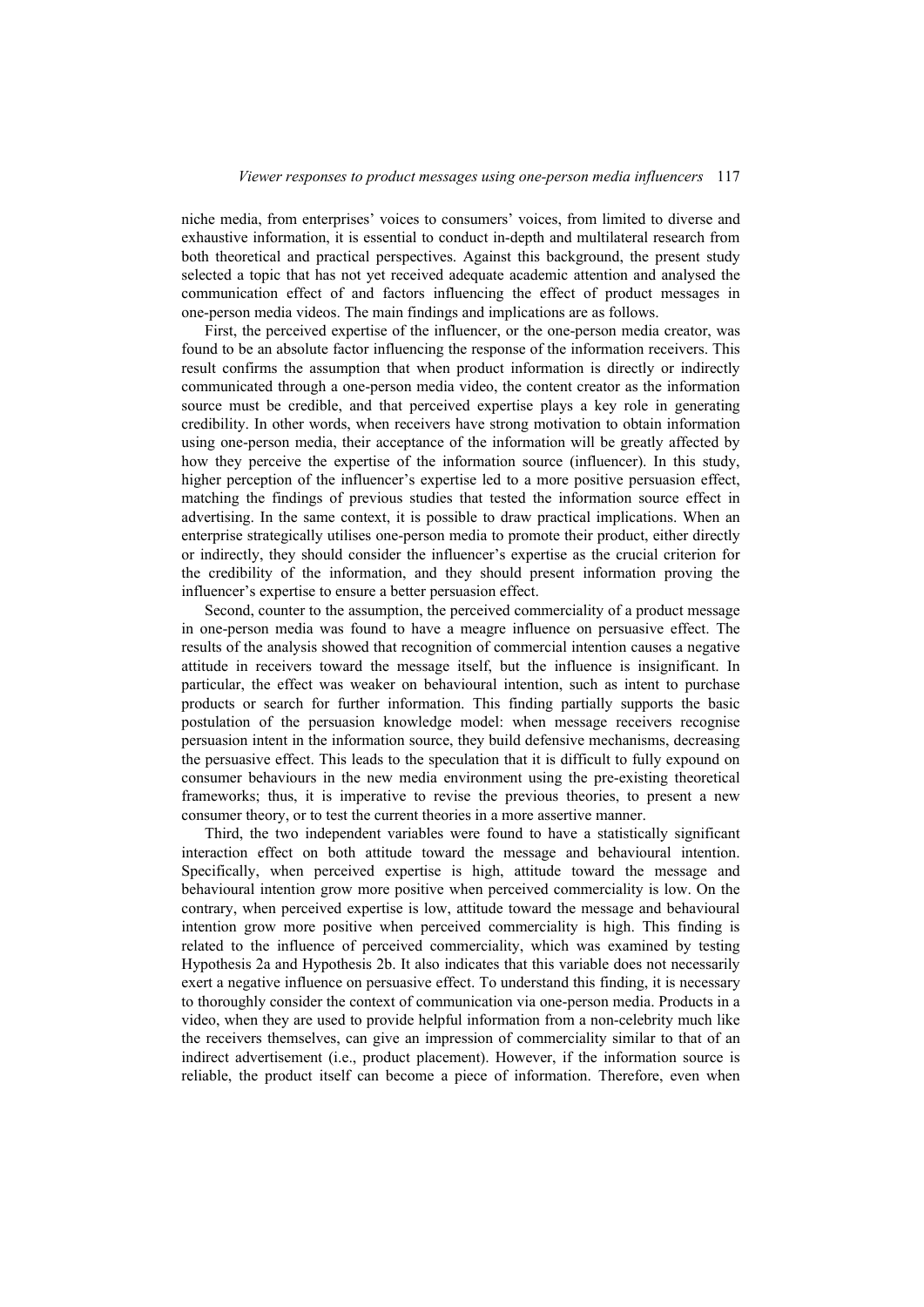receivers recognise the commercial intention of an enterprise underlying the introduction of a product, for example by a displayed statement about sponsorship, they may not be repelled by the product message.

Given this, consideration and interpretation of situational contexts requires further empirical study and theoretical discussion to improve the explanatory power and predictability of this new phenomenon. For example, the meagre influence of perceived commerciality was a notable discovery of this study, and some recent studies also discovered that recognition of commerciality does not necessarily have a negative consequence in the social media environment, despite the prediction to the contrary. Lee and Moon (2015) determined that the degree of commerciality perceived by SNS users does not exert a significant effect on their attitude toward advertisements. Kwon et al. (2018) also confirmed the insignificant effect of perceived commerciality on native advertisements, which are intermingled with general contents in the mobile environment. The present study also derived its results from a similar context. Based on this insight, one can speculate that even when a receiver perceives the involvement of commerciality in contents by one-person media influencers on social media, it does not have a negative effect if the receiver places greater value on the usefulness of the information itself. Although this may be a reasonable assumption, it is imperative to conduct a follow-up study for a clearer interpretation of this research's results.

#### *5.2 Limitations of the study and directions for follow-up research*

Although the present study produced several meaningful results, as a single study it is subject to some limitations. Efforts to overcome these limitations are in line with the directions for follow-up research.

First, this study is limited in terms of the experiment participants. The sample for this study was limited to women in their 20s to control as much as possible for the potential influence of other demographic and lifestyle variables, and to take the realistic condition of the experiment into consideration. However, due to age and gender constraints, the study's findings require careful consideration in their generalisation. In addition, the age range of those who own smartphones and use social media is expanding, as is the age group that has access to mobile video contents. This implies that the level of interest in one-person media and the spectrum of receivers have increased. A further limitation is that this experiment was conducted in one country, and so fails to reflect the influences of cultural factors. In follow-up research, therefore, it is suggested to expand the sample size by selecting subjects with consideration for various factors, including age group, gender, and nationality (cultural zone).

Second, this study selected beauty content as the theme for the experiment videos, using cosmetics and makeup as materials in consideration for the general involvement level of the experimental participants. However, consumer persuasion effect can vary depending on product type, and one-person media video contents cover a wide range of topics. Because it is likely that there will be no limit to the topics covered on one-person media in the future, the findings of this study are limited to generalise them. Therefore, follow-up studies should consider various content topics, reflect them in the experimental design, and utilise one attribute of the contents as a variable to test the communication effect of one-person media from a new angle.

Third, the present study manipulated the experiment by selectively inserting a caption about product sponsorship with regards to the perceived commerciality, one of the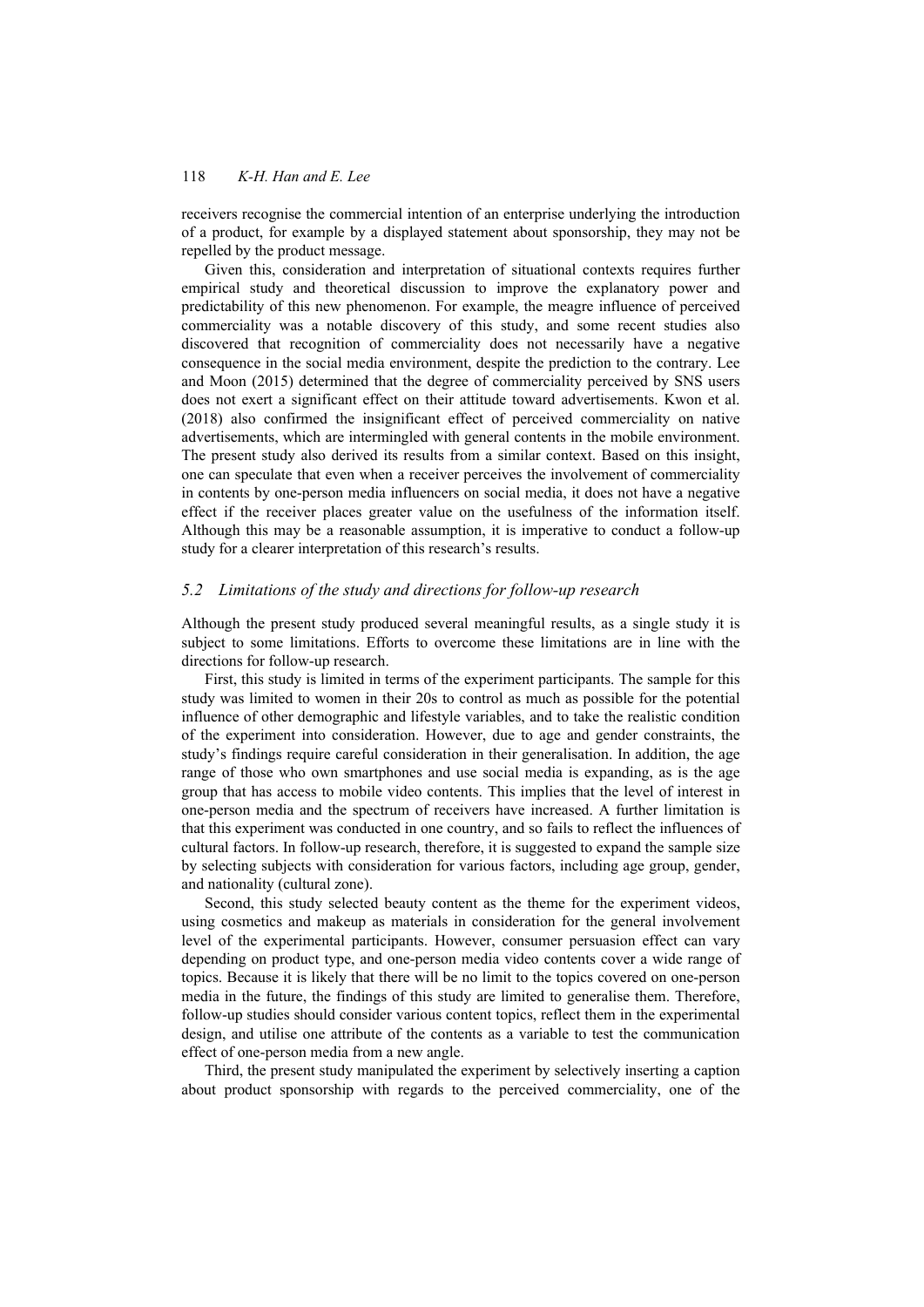independent variables. In reality, however, there are many cases in which sponsorship is not disclosed, even though the one-person media contents are sponsored by an enterprise. In such cases, there must be a noticeable deviation in the level of commerciality perceived by the receiver. In addition, when a statement about sponsorship is not displayed, the receiver may doubt the ethics of the one-person media creator. Therefore, the present study is limited in that the perceived commerciality manipulated for the experiment cannot reflect the real-life situation. In designing a follow-up study, it will be essential to secure as much validity and practicality as possible. Moreover, it is crucial to observe the progression of one-person media and to reflect the changes in the theme and design of the study.

As an additional suggestion for the framework of follow-up research, the influence of other factors aside from perceived expertise of the influencer and perceived commerciality of the message can be tested. For example, it is possible to consider the perceived attractiveness of the one-person media creator (an attribute of the information source) or the perceived similarity between the influencer and the receiver. In terms of message, it will be meaningful for follow-up research to test other framing factors (e.g., offering comparative information about similar products or not, revealing negative information about the product or not).

With the continuing development of media, enterprise marketing avenues are growing more diversified day by day. Therefore, it is expected that continuous interest in and empirical analysis of one-person media, as well as in the effects of other new media, can provide theoretical implications for academic research and practical implications for actual marketing communication.

### **References**

- Aguirre-Rodriguez, A. (2013) 'The effect of consumer persuasion knowledge on scarcity appeal persuasiveness', *Journal of Advertising*, Vol. 42, No. 4, pp.371–379.
- Bauer, H.H., Reichardt, T., Barnes, S.J. and Neumann, M.M. (2005) 'Driving consumer acceptance of mobile marketing: a theoretical framework and empirical study', *Journal of Electronic Commerce Research*, Vol. 6, No. 3, pp.181–192.
- Brisoux, J.E. and Cheron, E.J. (1990) 'Brand categorization and product involvement', in Goldberg, M.E., Gorn, G. and Pollay, R.W. (Eds.): *Advances in Consumer Research*, Vol. 17, pp.101–109, Association for Consumer Research, Provo, UT.
- Chiang, I. and Hsieh, C.H. (2011) 'Exploring the impacts of blog marketing on consumers', *Social Behavior and Personality*, Vol. 39, No. 9, pp.1245–1250.
- Cho, S. (2011) 'Effects of source type, commercial web-link attachment, and type of disease on people's interpretation of health information on the internet: An application of the persuasion knowledge model', *Korean Journal of Journalism and Communication Studies*, Vol. 55, No. 3, pp.123–152.
- Choi, M. (2009) 'A study on the determinants of perception and click experience of personal media advertising', *Korean Journal of Advertising*, Vol. 20, No. 2, pp.263–287.
- DMC Media (2016) *DMC Report: Current Condition of the One-person Media Industry and Prospects*.
- Eiser, J.R., Stafford, T., Henneberry, J. and Catney, P. (2009) 'Trust me, I'm a scientist (not a developer): perceived expertise and motives as predictors of trust in assessment of risk from contaminated land', *Risk Analysis*, Vol. 29, No. 2, pp.288–297.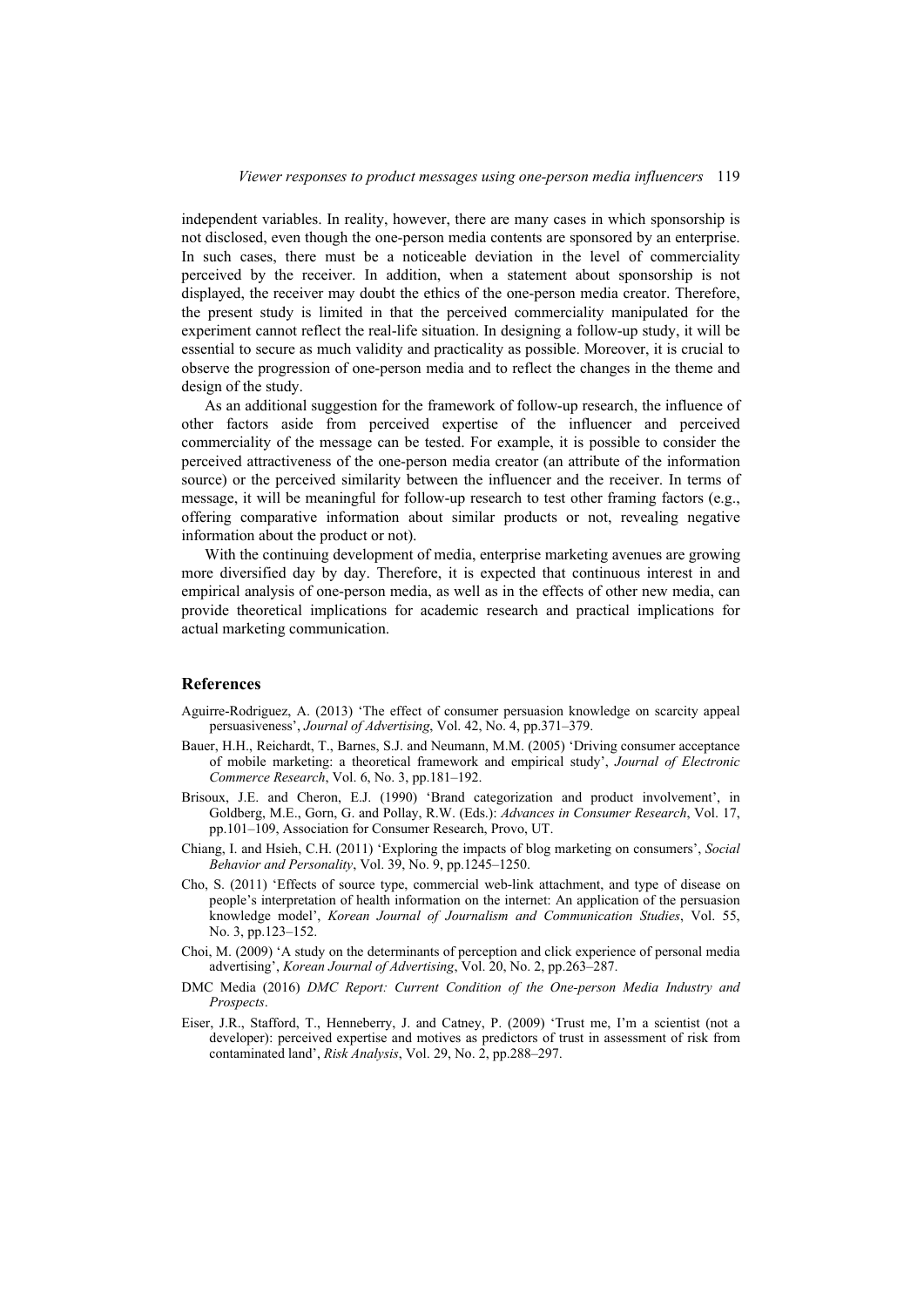- Fink, J.S., Cunningham, G.B. and Kensicki, L.J. (2004) 'Using athletes as endorsers to sell women's sport: attractiveness vs. expertise', *Journal of Sport Management*, Vol. 18, No. 4, pp.350–367.
- Friestad, M. and Wright, P. (1994) 'The persuasion knowledge model: how people cope with persuasion attempts', *Journal of Consumer Research*, Vol. 21, No. 1, pp.1–31.
- Hallahan, K. (1999) 'Content class as a contextual cue in the cognitive processing of publicity versus advertising', *Journal of Public Relations Research*, Vol. 11, No. 4, pp.293–320.
- Han, K. and Tinkham, S.P. (2007) 'The impact of dispositional versus situational attributions on consumer responses to non-celebrity testimonial advertising', *Korean Journal of Marketing*, Vol. 9, No. 2, pp.1–21.
- Hong, D. and Jun, J. (2016) 'Effects of branded entertainment as MCN (multi-channel network) content', *Journalism and Communication Studies*, Vol. 20, No. 4, pp.171–194.
- Hovland, C.I., Janis, I.K. and Kelley, H.H. (1953) *Communication and Persuasion*, Yale University Press, New Haven.
- Jeon, H. (2016) 'A study on the specialization and professionalism of journalists: a MERS-CoV case', *Journal of Digital Convergence*, Vol. 14, No. 10, pp.381–391.
- Jun, J. and Choi, Y. (2011) 'Consumer responses to product-related online blogs characterized by information sources', *E-business Studies*, Vol. 12, No. 1, pp.207–227.
- Jung, J. (2006) 'Research on the interactive market for one-person media and blogs centering on Cyworld and Naver', *Korea Design Forum*, Vol. 13, pp.395–405.
- Kahle, L.R. and Homer, P.M. (1985) 'Physical attractiveness of the celebrity endorser: a social adaptation perspective', *Journal of Consumer Research*, Vol. 11, No. 4, pp.954–961.
- Kim, J. (2005) 'The effects of public campaigns from the perspective of the persuasion knowledge model', *Advertising Research*, Vol. 67, pp.9–32.
- Kim, K. (2017) 'A study on the development direction of the beauty creator in one-man media', *Treatise on Plastic Media*, Vol. 20, No. 4, pp.29–35.
- Ko, H. (2011) 'Consumer damages by a power blogger and redress', *Justice*, Vol. 126, pp.93–127.
- Koh, M. and Youn, S. (2016) 'Investigation of the business model of the multi-channel network (MCN) online platform', *Korea Information Society Development Institute*, Vol. 23, No. 1, pp.59–94.
- Kwon, O., Moon, J., Lee, E. and Sung, Y. (2018). 'The value and reuse intent of native advertising corresponding to consumers' keyword search behaviors: factors influencing the perceived value of Naver's power content', *Journal of Practical Research in Advertising and Public Relations*, Vol. 11, No. 2, pp.9–29.
- Lee, J. and Moon, J. (2015) 'The effect of SNS's commercial viability on consumer responses', *Advertising Research*, Vol. 107, pp.259–289.
- Mezzomedia (2017) *2017 Media Trend Report*.
- Moon, C. (2005) 'Strategies for adopting digital media in public relations', *Korean Journal of Advertising*, Vol. 7, No. 5, pp.252–277.
- Nam, S. and Park, B. (2017) 'A study on the strategy of content marketing using YouTube focused on domestic standalone beauty brands', *Design Convergence Study*, Vol. 16, No. 2, pp.63–81.
- Nasmedia (2019) *2019 NPR: The Annual Survey of Internet Users*.
- Ohanian, R. (1990) 'Construction and validation of a scale to measure celebrity endorsers' perceived expertise, trustworthiness, and attractiveness', *Journal of Advertising*, Vol. 19, No. 3, pp.39–52.
- On Device Research (2015) *IAB: Mobile Video Usage: A Global Perspective* [online] https://ondeviceresearch.com/blog/iab:-mobile-video-usage,-a-global-perspective (assessed 25 February 2018).
- Pal, S.K. and Kapur, V. (2010) 'Blog marketing strategies for mature and emerging markets', *International Journal of Innovation, Management and Technology*, Vol. 1, No. 4, pp.411–418.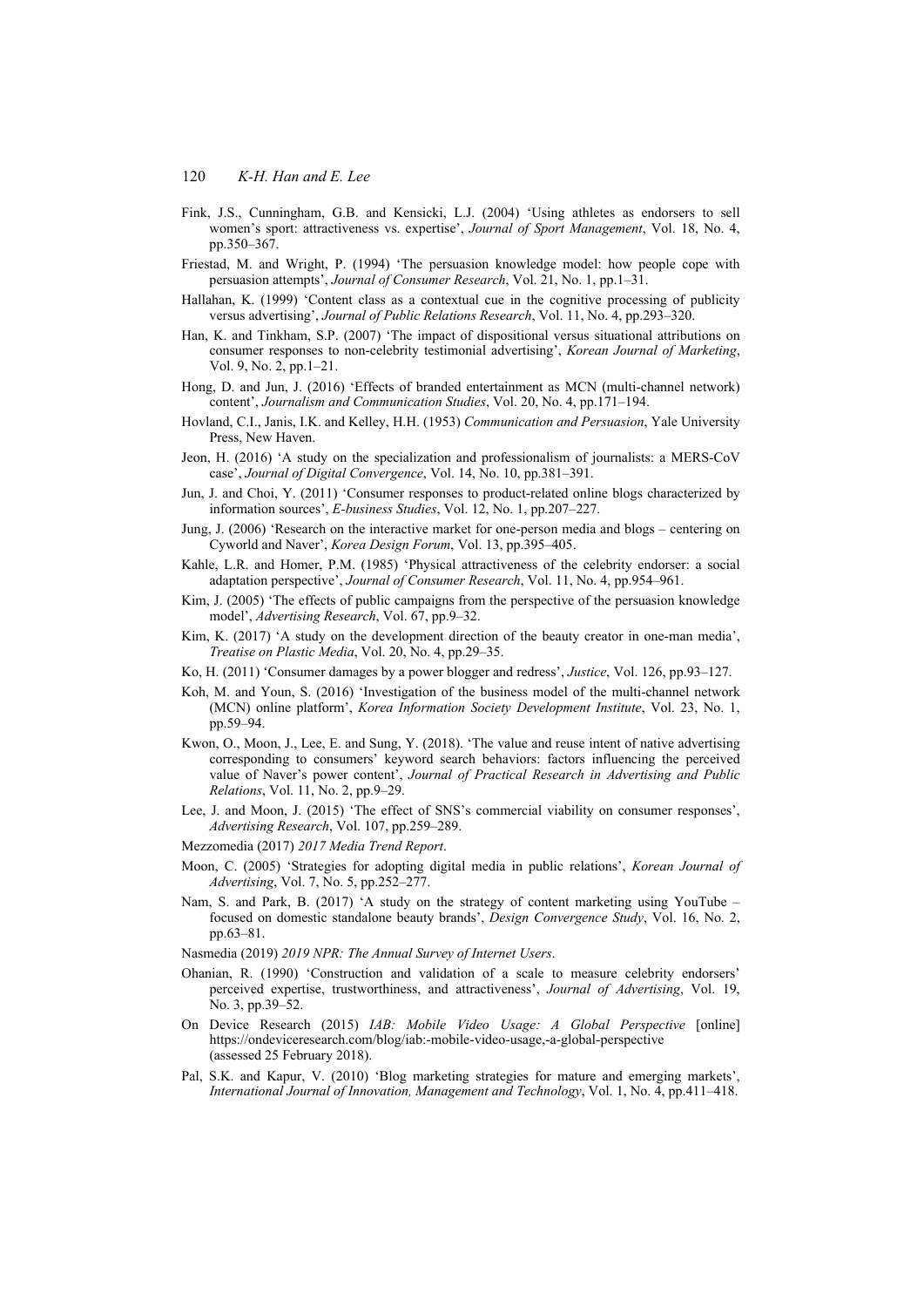- Petty, R.E. and Cacioppo, J.T. (1981) *Attitude and Persuasion: Classic and Contemporary Approaches*, Iowa, WCB.
- Pornpitakpan, C. (2004) 'The persuasiveness of source credibility: a critical review of five decades' evidence', *Journal of Applied Social Psychology*, Vol. 34, No. 2, pp.243–281.
- Roberts, C. (2010) 'Correlations among variables in message and messenger credibility scales', *American Behavioral Scientist*, Vol. 54, No. 10, pp.43–56.
- Rowles, D. (2017) *Mobile Marketing: How Mobile Technology is Revolutionizing Marketing, Communications and Advertising*, 2nd ed., Kogan Page, New York.
- Scott, D.M. (2017) *The New Rules of Marketing and PR: How to Use Social Media, Online Video, Mobile Applications, Blogs, News Releases, and Viral Marketing to Reach Buyers Directly*, 6th ed., Wiley, New Jersey.
- Shon, D. and Kim, H. (2017) 'A study on government PR using social media: focused on the differences in perception between government PR practitioners and SNS professionals', *Journal of Practical Research in Advertising and Public Relations*, Vol. 10, No. 2, pp.64–95.
- Soh, H. (2012). 'Examining the effects of message bias and rewarded consumer referrals in the context of blog product reviews', *Journal of Practical Research in Advertising and Public Relations*, Vol. 5, No. 2, pp.112–143.
- Statista (2018) *Share of Adults in the United States who Owned a Mobile Phone in 2017, by Age Group* [online] https://www.statista.com/statistics/194992/percentage-of-us-smartphoneowners-by-age-group (accessed on 3 March 2018).
- Ström, R., Vendel, M. and Bredican, J. (2014) 'Mobile marketing: a literature review on its value for consumers and retailers', *Journal of Retailing and Consumer Services*, Vol. 21, No. 6, pp.1001–1012.
- Yoo, S., Lee, Y. and Yu, H. (2018) 'Research on creator's motivation to select MCN and dissatisfaction factor as a content creator', *Journal of the Korea Contents Association*, Vol. 18, No. 8, pp.62–72.
- Yun, H., Ahn, S. and Lee, C. (2012) 'Determinants of trust in power blogs and their effect on purchase intention', *Journal of the Korea Contents Association*, Vol. 12, No. 2, pp.411–419.